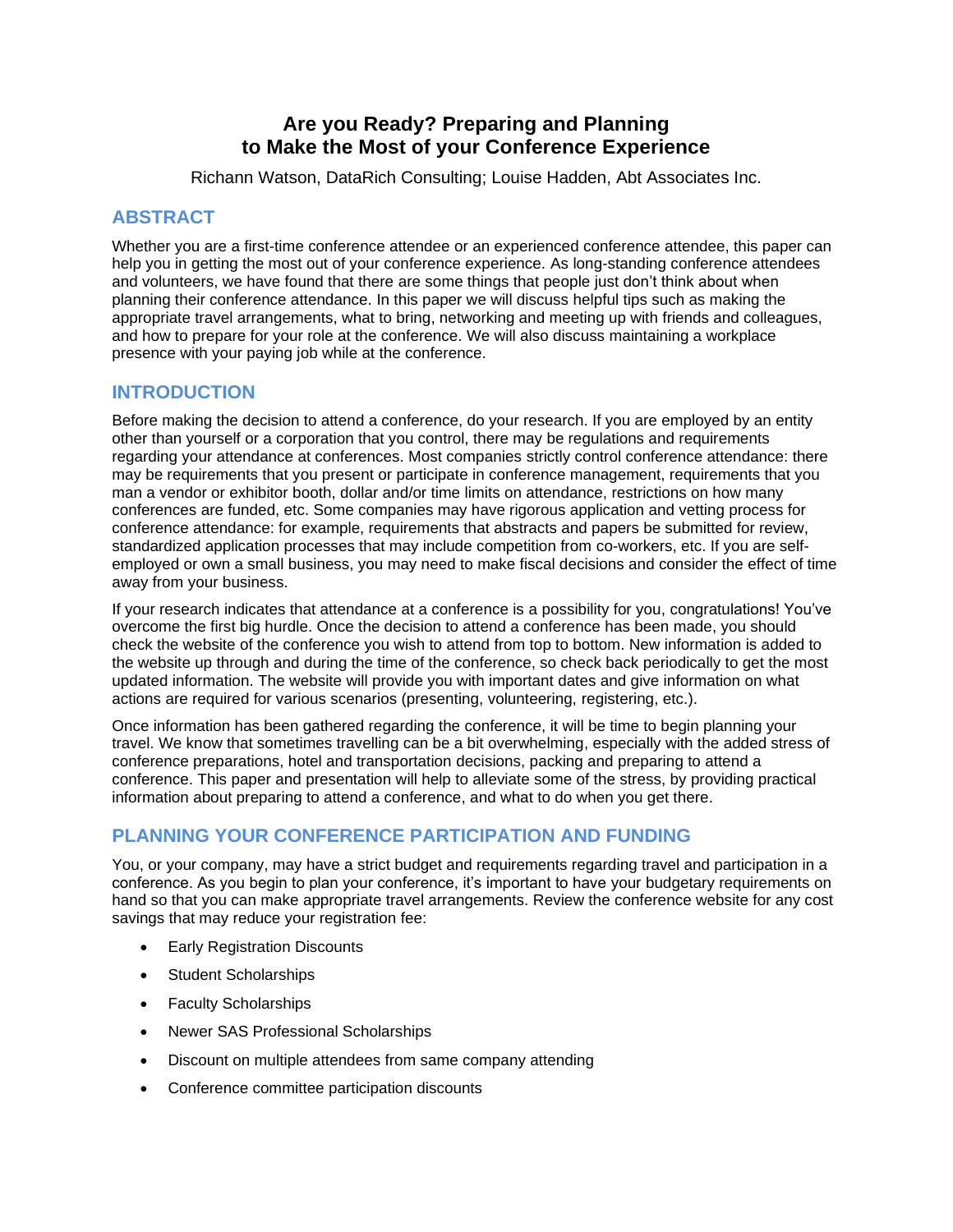- Section Chair / Room Facilitator discounts
- **Educational Trainer discounts**
- Invited Author discounts
- Primary Author / Presenter discounts

Potential discounts on travel arrangements will be discussed below. The key is knowing what your available resources are to start with.

### **MAKING APPROPRIATE TRAVEL ARRANGEMENTS**

Once you have decided to attend a conference, it is important to make the appropriate travel arrangements at the best possible rates. Begin with considering the best mode of transportation to the conference.

#### **DRIVING**

Is the conference only a few hours away? Or maybe you prefer driving to flying? If you decide to drive, there are several things that you need to consider.

- Should you rent a car to save wear and tear on your personal vehicle?
- If you take your personal vehicle will your employer pay for mileage reimbursement?
- Do you need to pay for parking at the hotel? (This can be an exorbitant fee in some cases). If so, will your employer cover the cost of parking? Sometimes the added cost of parking at the hotel can make driving more expensive than if you took an alternate mode of transportation.
- Be sure to map out the best route ahead of time, and/or have reliable GPS available.

#### **FLYING**

When scheduling your flight, make sure you have all the necessary information so that you can ensure you are arriving early enough and departing late enough to be available for the entire conference.

- Not all conferences start on the same day of the week nor do they all start at the same time of day. For example, a conference can start on a Sunday evening with the opening session, while another conference may start on a Wednesday afternoon. Yet another conference may start on a Thursday morning.
- Be sure that you plan to stay for the entire conference. Know what the conference end date and time are. This will ensure you get the maximum benefit from attending the conference. Not all the best presentations are in the first day. Some must-see presentations are saved for the last day. In addition, some conferences have a closing session with some great give-a-ways for which you must be present to win.
- If you are involved with the conference, whether as a committee member, a volunteer or a presenter, find out if you need to be there early or stay late. For example, as a presenter you may be required to attend a presenter meeting. If you have signed up to volunteer, there may be some volunteer responsibilities that may require you to arrive early or possibly stay late.
- Making sure you catch your flight on time is just one portion of your travel. Often people only think about making their flight reservations and do not give thought to making plans to get to the airport from their home or get to and from the hotel. Research the various land transportation options (e.g., Uber, Lyft, SuperShuttle, courtesy hotel shuttle, etc.). See if anyone you know is coming to the conference and arriving and/or departing around the same time so you can share transportation. Think about creating a shared spreadsheet to keep track of friends' and colleagues' travel schedule. This spreadsheet will help to coordinate schedules (see [Figure 1\)](#page-2-0)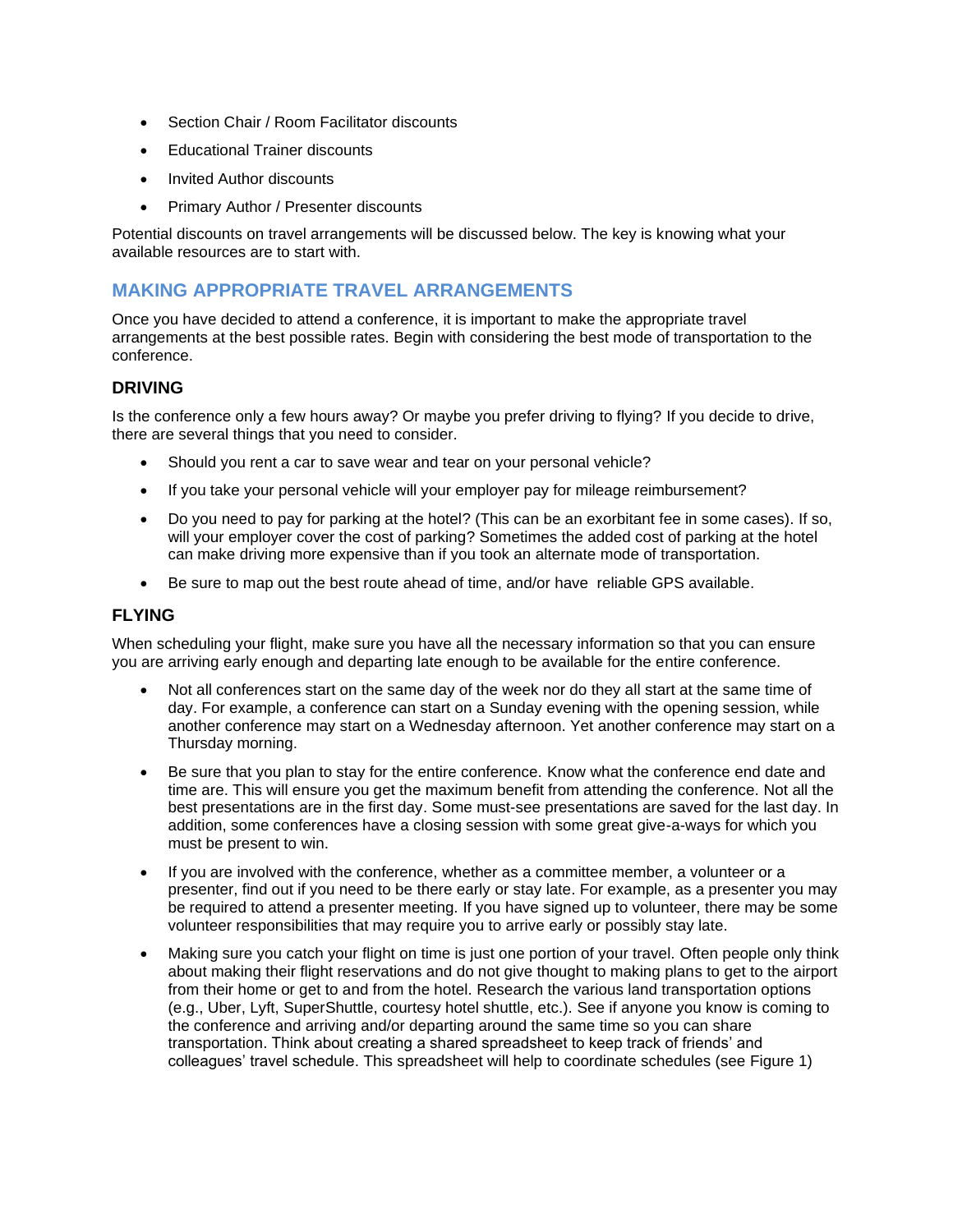| Conference             | <b>Traveler</b>              | <b>Arrival</b><br><b>Date</b> | <b>Arrival</b><br><b>Time</b> | <b>Airline</b> | <b>Departure</b><br><b>Date</b> | <b>Departure</b><br><b>Time</b> | <b>Airline</b>        | <b>Comment</b>                                      |
|------------------------|------------------------------|-------------------------------|-------------------------------|----------------|---------------------------------|---------------------------------|-----------------------|-----------------------------------------------------|
| <b>SGF</b>             | Sansa Stark                  | 4/27/2019                     | 9:27 AM AA3971                |                | 5/2/2019                        | 12:21 PM AA2610                 |                       | Changed by American - updated                       |
| <b>SGF</b>             | <b>Brienne of Tarth</b>      | 4/27/2019                     | 8:33 AM AA132                 |                | 5/2/2019                        | 12:47 PM AA901                  |                       | Changed by American - updated                       |
| <b>SGF</b>             | Daenerys Targaryen           | 4/27/2019                     | 11:45                         | AM AC7663      | 5/2/2019                        | 6:05 AM AC7662                  |                       |                                                     |
| <b>SGF</b>             | <b>Arya Stark</b>            | 4/27/2019                     | 9:29 AM AA1403                |                | 5/2/2019                        | 11:34 AM AA2368                 |                       | as of 4/23/2019 - DFW                               |
| <b>SGF</b>             | Jon Snow                     | 4/27/2019                     |                               | 9:25 AM SW4789 | 5/1/2019                        | 3:45 PM SW32                    |                       | Flying to/from DAL (Dallas - Love<br>Field) not DFW |
|                        | PharmaSUG   Sansa Stark      | 6/14/2019                     | 7:10 PM DL3378                |                | 6/21/2019                       | 7:10 PM DL3455                  |                       |                                                     |
| PharmaSUG Jon Snow     |                              | 6/14/2019 12:31 PM AA4449     |                               |                | 6/19/2019                       |                                 | 8:30 PM AA4520        |                                                     |
|                        | PharmaSUG   Brienne of Tarth | 6/14/2019                     | 5:03 PM DL5385                |                | 6/21/2019                       | 5:38 PM DL5420                  |                       | Changed by Delta - will update                      |
| PharmaSUG   Arya Stark |                              | 6/14/2019                     | 7:53 PM Amtrak                | Train -        | $6/19/2019$ evening             |                                 | Black '09<br>Scion tc | Driving from DC                                     |
|                        | PharmaSUG   Cersei Lannister |                               |                               |                |                                 |                                 |                       |                                                     |
| PharmaSUG   Jon Snow   |                              |                               |                               |                |                                 |                                 |                       |                                                     |

#### **Figure 1 Sample of Google Spreadsheet to Track Travel of Friends/Colleagues**

- <span id="page-2-0"></span>• If you are travelling internationally, check the country requirements. Do you need a visa to get into the country? If you need a visa, do you need a formal invitation letter if travelling on a work visa? If a visa is required, be sure to start that process early. Do not wait to the last minute to start the process. Obtaining a visa can be time consuming and for some countries the rules and regulations are very strict. Inaccurate information or an improper photo format could delay the process.
- Research and make land transportation arrangements ahead of time instead of when arriving at airport (i.e., book SuperShuttle, Uber or the like in advance.)

## **ROOM AND BOARD**

If the conference is held in a hotel, the conference will typically have discounted hotel rates. In some cases, especially with larger conferences, there will be several hotels to choose from. These rates are only good until either the room block is full or until the end of the guaranteed room rate, so if you want to stay in one of the conference hotels at the discounted rate then you need to book early. Keep in mind that by booking early you have a better chance of finding room availability for all room nights. In addition, for those conferences that have a limited number of government rate rooms, you may miss out on these special rates if you do not book early. Some room night blocks will fill up faster than others. The later you book the greater the likelihood of rooms only being available for part of your stay, requiring you to find a different hotel for the other part of your stay, or have two separate reservations in the same hotel requiring a room move.

To get the most out of the conference it is often ideal to stay at the conference hotel since many of the early morning or evening activities take place at the hotel. However, if the cost of the hotel is still out of your price range even with the discounted rate there are still other options.

- Find a travel buddy. Do you have a friend(s) or a colleague(s) that is going to the same conference and is also looking to cut costs? If so, consider rooming together. Most hotels will allow up to two guests per room without incurring additional fees. Having a roommate will give you someone to talk with at night once you get back to the room and your roommate can also act as your 'backup' alarm clock if they are a light sleeper and you are a heavy sleeper (i.e., they can make sure you are up so you don't miss breakfast or any of the morning presentations).
- A viable alternative is to find a hotel within your budget that is within walking distance. Larger conferences, like SAS Global Forum, often have satellite hotels with shuttles to the conference hotel. Most conferences are located in areas where there are several options. In some situations,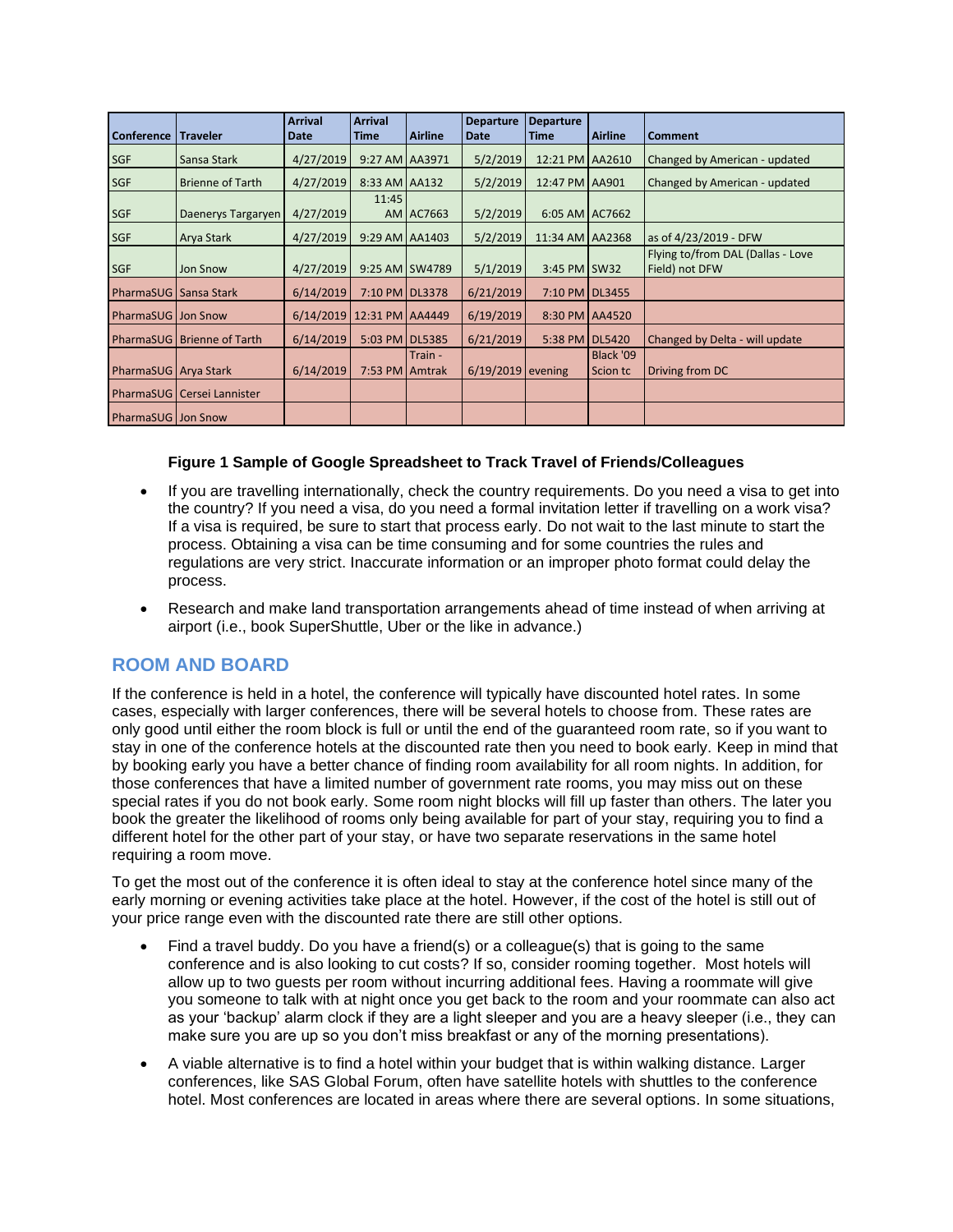there may not be other hotels within walking distance, but maybe an Uber/Lyft ride back and forth may still be more economical than staying in the conference hotel. However, with this option you will need to allow for additional time in the mornings to ensure you get to the conference venue on time. You also need to consider that you may have to miss (or leave early) from some of the evening activities.

### **WHAT TO PACK**

Once your travel arrangements are made, and your hotel room has been booked, now you need to start thinking about what to take on the trip. If you are like most people, you are thinking "why worry about packing now, I'll just pack the week before". The actual packing can take place the week prior to the trip, but you need to consider what to take. It may take time to get all the necessary items. Of course, you know to pack the standard things such as clothes and toiletries, but there are things that most people don't consider packing. Below is a list of things that you may want to consider.

- If you are sharing a room, it might be beneficial to have a multi-prong adapter or power strip. Some hotels may have only a few outlets that really work so having a multi-prong adapter can come in handy. In addition, a good quality USB hub with five plus slots is very helpful.
- Long extension cords or 15 foot + charging cables are a plus in case there is not an outlet near the bed or the work area.
- If you are bringing along work, be sure to pack the following:
	- $\circ$  your laptop with a charging cable,
	- o mouse and mouse pad if necessary,
	- o computer glasses if necessary, and
	- $\circ$  port adapters for connecting to other equipment if you have a laptop that only has USB-C ports or an older laptop without HDMI ports
- A portable charger, charging cables and wall plugs are incredibly useful. Most conference locations have a shortage of available outlets for charging. You can make new friends if you have a two USB port charger to share. Charging cables with multiple options (iPhone, Android, Google) are also useful tools.
- A nightlight that can double as a charger or outlet can be beneficial, especially if you are the type of person that gets up in the middle of the night and do not want to turn on the lights to navigate the room. This is extremely important if you have a roommate. You do not want to disturb their sleep by turning on lights or bumping into things and waking them up.
- If you have any dietary restrictions, you will want to pack food/snacks that you know you can eat. Although the conference committee does a great job trying to provide a variety of foods, it is not always possible to accommodate special diets for all meals. If you are unable to pack food and you need a special diet, then you will want to look for a store close to the hotel so you can pick up something once you get to your destination.
- If you enjoy running or working out or maybe just want some downtime at the pool or hot tub (provided there is one in the hotel), be sure to pack athletic gear and/or a swimsuit. This is a great way to unwind especially if you were on your feet all day. Research safe running routes (or have a running buddy) and check on the times of the hotel athletic facilities.
- Don't forget to pack a first-aid kit. Items in your first-aid kit may vary based on your location. For example, if you are going to some place warm and sunny, then you may want to include sunscreen and aloe. If you are going someplace where bugs and insects could be problematic, you will want to pack some anti-sting / anti-itch wipes or gel. You will want to include band-aids as well. You may be on your feet more than you are accustomed to, or walking more than you are used to. Blister bandages can be very helpful. Other items like nail clippers, nail file and tweezers should be part of your first-aid kit.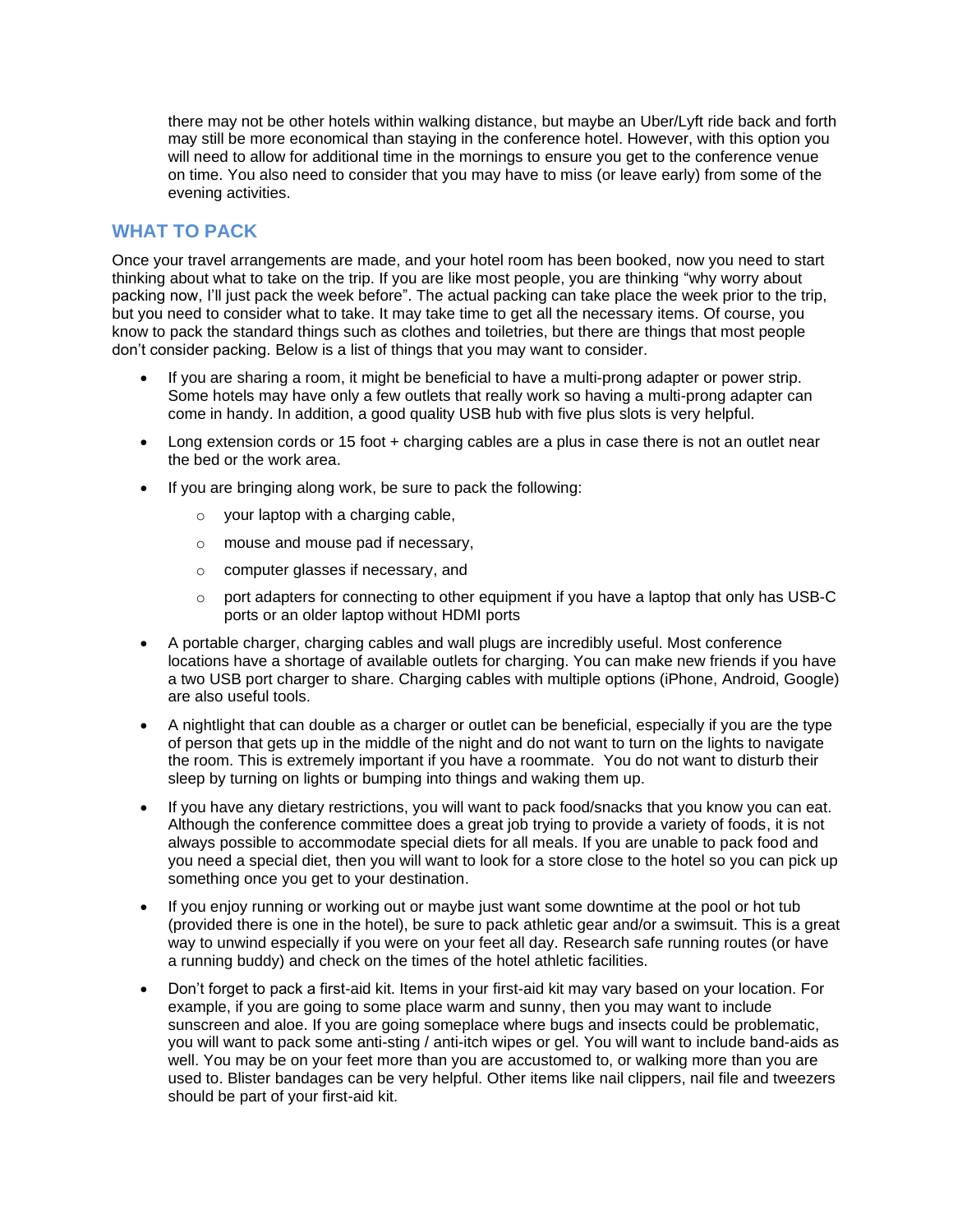- Stain removers, such as a Tide pen or Wine Away, can be a life saver. Hand sanitizers and wipes are also useful.
- Many conferences now offer hydration stations. Consider bringing your favorite reusable water bottle for use at the conference.
- Most importantly, do not forget to pack your medications. This includes both prescription and over the counter (OTC) medications (e.g., Airborne, Lactaid, emergen-C, allergy medication). Although OTC medications can probably be purchased at your destination, your prescription medication typically cannot be easily obtained, especially if you are travelling out of the country.
- **If you are presenting, ALWAYS bring your presentation(s) on a thumb drive.** Although the presentations are typically pre-loaded to the conference laptops, having a backup of your presentation is a nice safety precaution.
- Include in your carry-on luggage any important documents that may be needed during travel, e.g. passport, visa and/or formal invitation letter.
- Lastly, don't forget your business cards. These will come in handy when you start networking.

### **MANAGING YOUR CONFERENCE SCHEDULE**

One of the most important aspects of the conference website is the conference schedule. In the time leading up to the conference, a schedule of presentations will be posted once potential papers have been accepted and allotted to sections / presentation rooms. Conference leaders will have taken care to make sure speakers are not double-booked, etc. but it is up to you to decide which presentations you are interested in attending. Some websites allow you to create a custom schedule. If the website allows for this, you should take advantage of this feature in order to manage your schedule. It's a good idea to collect the information in a format that works for you: for example, some people book sessions in their calendars, some people use the conference app (described below), others create a spreadsheet of presentations by date and time, while others have a paper list. Conferences will vary as to whether they provide the fold-out card or printed schedules – many have opted to just provide the schedule in the conference app and on the website. It's handy to have a couple of options for each time slot, in case a room is full or a presentation isn't a good fit for your interests.

Most conferences offer "Hands-On Workshops/Hands-On Training" (HOWs), which allow attendees to try out concepts and code at no additional cost. The HOWs are very popular and often will have a line to get into the room. If you are interested in attending a HOW, plan ahead and arrive early. Most smaller conferences are now BYOD (Bring Your Own Device) – attendees should have access to SAS on their device whether it is comprised of PC-SAS, their own remote access to SAS, or SAS University Edition. SAS University Edition is free to install – a very useful paper on deploying SAS University Edition is noted in the References section of this paper. For the conferences that are BYOD, there are a variety of ways in which the instructors will provide class materials. For example, the instructor may provide the HOW materials on a thumb drive which can be installed on attendees' devices or as a download from a website.

Many conferences also offer extra fee training classes before and after the conference. These are a great opportunity for excellent SAS training at a very affordable price. Most extra fee training classes are available as a half day course. However, there are some that are a full day course. You may even have the opportunity to attend a class taught by a SAS legend – many SAS authors provide trainings. Conference committees plan carefully to offer a number of different courses at different levels. Check the conference website for topics and times, and adjust your schedule accordingly if you would like to take advantage of this training.

#### **ENGAGING WITH SOCIAL MEDIA BEFORE, DURING AND AFTER THE CONFERENCE**

You have made all the necessary preparations, and you are ready to go. Before you go, you may want to start engaging in social media. Social media is not just Facebook, Twitter or Instagram. You can also engage in social media by using SAS Communities, SAS-L, LinkedIn, specialized listservs, and blogs.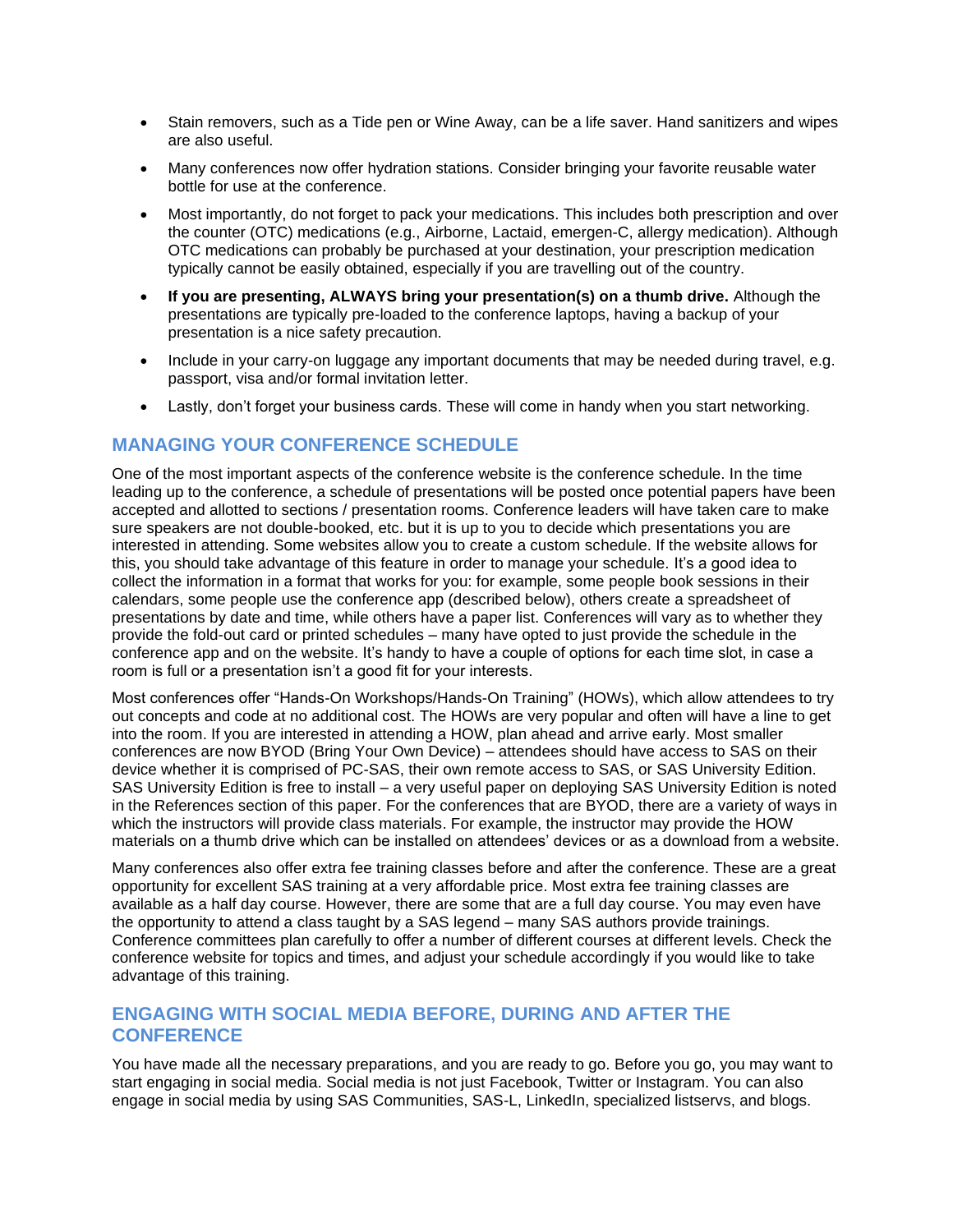Each conference will typically have one or two hashtags that they are using, so be sure to use the appropriate hashtags. Below are a few pointers that will help you to engage with social media.

#### **BEFORE THE CONFERENCE**

- Most conferences have a conference app that will have all the necessary information to help you navigate the conference. The conference app typically is available as a mobile app, although there may also be a website version. If you are using the mobile app, you should download the app prior to getting to the conference to start mapping out what presentations you want to see and figuring out what activities are available. Don't want until you get to the conference to download the app - you could experience a delay in downloading the app if a lot of people are trying to download the app simultaneously.
- If you are on a conference planning committee, let people know what you are doing to help with the planning. For example, if you are working on paper recruitment, posting on social media indicating your helping in a specific topic area may encourage some of your colleagues to submit something.
- If you are a presenter at the conference, post on your social media sites the titles of your presentations so that you can entice your followers that may also be at the same conference to attend your presentation. If you have code that you would like to share, then share your code on Github or share your concepts on the different social media channels.
- Even if you are just attending the conference with no specific role (i.e., planning committee or presenter), announcing on social media will let your followers know that you will be in attendance and if they are there as well then you can schedule a meetup.
- Take advantage of resources such as SAS Communities and LinkedIn to announce your attendance, ask questions, provide answers, and share information.

#### **DURING THE CONFERENCE**

- The mobile app typically has an activity feed that will allow you to post directly to social media. Use this feature to take pictures of a presentation that you are attending that you found useful.
- Participate in extracurricular conference events, such as the charity events or photo booths, even if you are shy! Take pictures during these events and post on social media and/or post in the activity feed in the mobile app.

#### **AFTER THE CONFERENCE**

- Did you have a great time at the conference? Then you can write an article or blog to share your experiences and highlight some key things that were of particular interest to you.
- If the conference you attended, has awards that are given out (e.g., Best Paper) share the news with your colleagues via social media.
- Be sure to connect on the different social media channels, with the new people you met at the conference.

## **NETWORKING AND MEETING FRIENDS AND COLLEAGUES**

Sometimes going to a conference can be more than just about learning, it can be a great away to network and meet new people. It is also a great avenue for reconnecting with your friends or your 'conference family'. Below are some pointers on how to make the most of your time at the conference so that you can get the full benefit of learning some new and cool concepts while still taking time to meet and reconnect with friends.

• You can use the conference as an opportunity to plan a mini vacation with your 'conference family'. You may decide to arrive early or stay late to enjoy the sights of the city or maybe get in some rest and relaxation. After all you worked hard to get to the conference, so you might want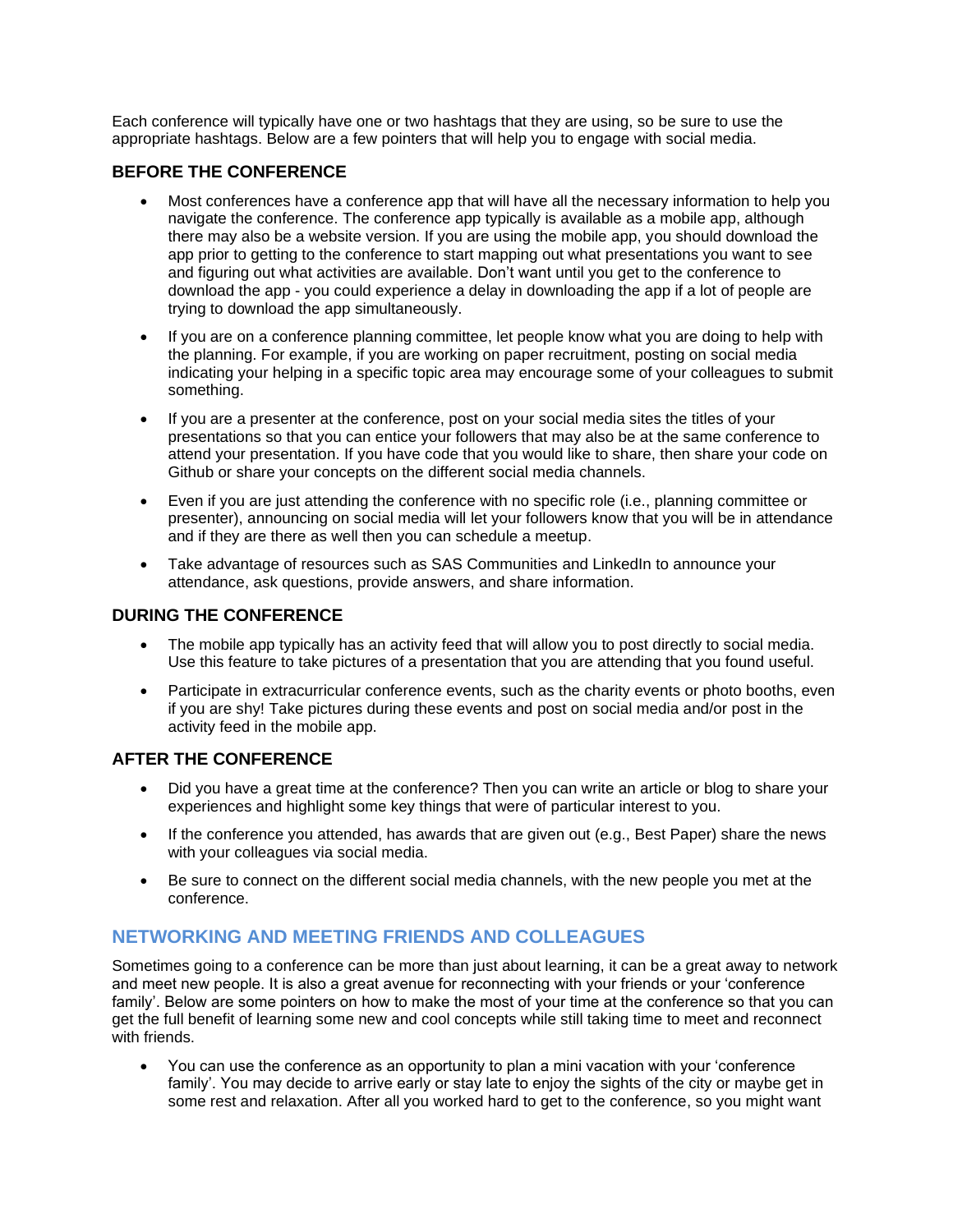some down time. Planning a mini vacation with your friends is where the shared Google spreadsheet comes in handy. Research and discuss options ahead of time – think Escape Rooms, concerts, ferry rides, etc. See if special reservations are needed for any desired events, and BOOK EARLY.

- The conference is also a place where you can meet a specific speaker that seems to awe you with their knowledge. If you plan on meeting a specific speaker, be prepared. Know when they are presenting and show up early, with questions.
- Visit the Quad / Attendee Hub / Demo Room. You will never regret introducing yourself to amazing SAS professionals, vendors, SAS partners, exhibitors, etc. In addition, there may be short SAS demos, giveaways, and opportunities to collaborate with other attendees. Bring your problems to technical experts from SAS and the SAS community and browse SAS books.
- During the various activities, don't be afraid to go over to someone and start a conversation. Everyone is there for the same reason: to learn and make new connections. If you are shy and aren't comfortable starting a conversation with a stranger, then prepare ahead of time with some ice breaker questions. Such as
	- o What did you think of 'x' event/presentation?
	- o Is this your first conference?
	- $\circ$  What presentations have you seen so far and what was your favorite?
	- $\circ$  Did you hear about the 'y' activity that is planned?
	- o What company do you work for, and what do you?
- Another great way to network and meet new people is to get involved in conference activities. Attend "meetups" or "Birds of a Feather" sessions at the conference or sign up to volunteer at registration or as a session coordinator.
- Be sure to have your business cards ready! If you meet someone that you really enjoyed talking to, you can hand them your card and ask that they keep in contact. If you don't have a business card and the person is wearing a name badge, ask if you can take a photo of them with their name badge. Taking the photo of them with the name badge is a great way to associate the name with the face.
- Remember that networking is about building relationships with the people you meet. These individuals may later be someone you can turn to for help on a project or even a job. Please see the references to four SAS blog entries written by a SAS instructor's after interviewing several individuals to get their thoughts on networking at conferences. You may leave your next conference with a lifelong friend.

## **PREPARE FOR YOUR ROLE AT THE CONFERENCE**

People will have various roles at the conference. Regardless of what your role is, you need to not only physically prepare but also mentally prepare yourself. Below is list of some possible roles at a conference and what the expectations could be.

- **Executive Committee:** Individuals that oversee the entire conference. They are responsible for almost all aspects of the conference and are the people that others go to with questions, concerns or complaints.
- **Conference Committee:** Individuals that help with the plan and organizing of the conference. This includes the executive committee as well as other individuals to help oversee specific areas. A couple of conference committee roles are
	- o **Section Chair or Room Facilitator:** Individuals that are the primary point of contact for presenters. They ensure that the presenter is kept update to date on all pertinent information and make sure that all the necessary submission materials are turned in by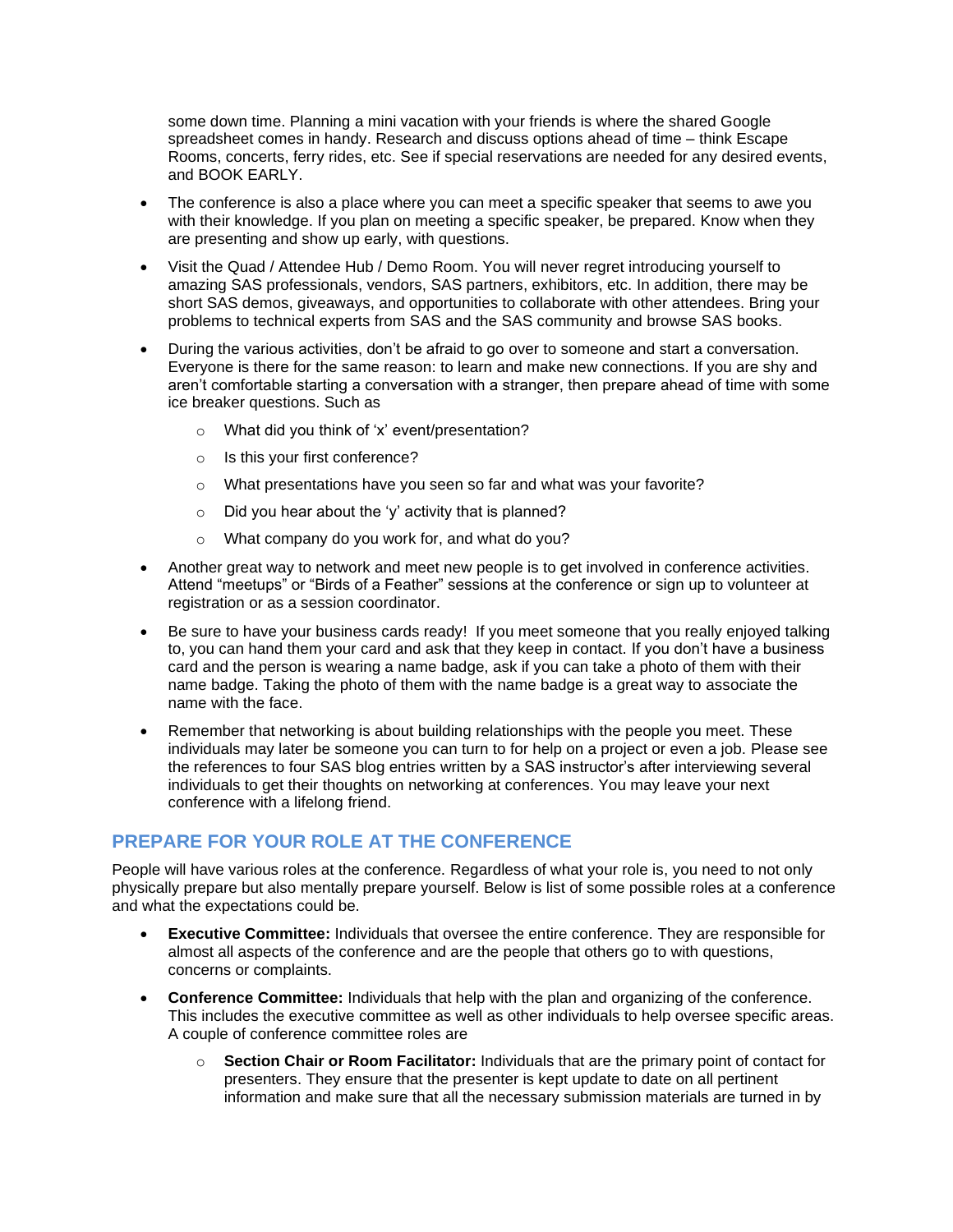the due dates. In addition, while at the conference they will be the ones to make sure the rooms run smoothly.

- o **Volunteer Coordinator:** Individuals that work with various other committee members to build a volunteer schedule based on where volunteers are needed. They will be responsible for reaching out and recruiting people to volunteer some of their time to help at the conference.
- **Trainer:** Individuals who provide specialized, extra-fee training before or after the conference. Training is usually a half or full day.
- **Presenter:** Individuals who were either invited to provide content for the conference or who contributed content for the conference and will be required to write a paper and give a presentation.
- **Volunteer:** Individuals that have agreed to donate some of their conference time to help with logistics. Below are a few volunteer roles.
	- o **Registration/Information Desk Assistant:** Individuals that may help with getting attendees checked in and providing them their badge and/or bags.
	- o **Session Coordinator:** Individuals that will assist the section chair by keeping track of time for the presenters and possibly taking head counts.
	- o **Technical Experts / Code Doctors:** Individuals that like to help others troubleshoot problem with code or data. These individuals typically have a strong skill set in a particular area and a knack for problem solving.
- **Sponsor / Exhibitor:** Individuals that represent a company that has a booth in the main networking area of the conference.
- **Attendee:** Everyone at the conference is an attendee. However, there are two different types of attendees: First Timers and Experienced Attendees. First Timers will typically look to those Experienced Attendees for guidance. As individuals that have been to several conferences we should work to make the First Timers feel welcomed and at ease so that they will want to come back.

#### **WORK NEVER ENDS**

Some companies may require that you keep up with the demands of your paying job while you are attending the conference. This may not always be easy to do since there is so much going on. If you know in advance that you will be required to put in some time for your paying job, then you will need to plan accordingly. For example, if you know that you have a meeting that you must attend, be sure to set a reminder on your phone. If you are presenting and know you have work commitments as well, let the person in charge of conference scheduling know as early as possible that you will not be available at certain times so that they can try and accommodate your schedule. Do not let them know one or two weeks prior to the conference because by then it is hard to reschedule presentations. After all it is not just your presentation that would be rescheduled: it could affect several other people and those individuals may also have other commitments. In addition, once your presentation is scheduled, it's a good idea to alert your paying job that there will be a block of time when you are not available.

When working at the conference, there are some things you will need to be prepared for and possibly make alternate arrangements. Some examples are listed below.

• Some conferences have a large number of attendees. This could put a strain on the Wifi connection causing you to have spotty or non-existent internet service. You might want to be prepared by having a hotspot for your own use or maybe upgrading your internet access. If those options are not viable, then you may need to head to your hotel room and use the guest room wifi instead of the conference wi-fi. Within your hotel room, there may be a restriction on the number of devices using internet. It's also a good idea to check with IT staff if you are travelling with a VPN that has restrictions on internet quality.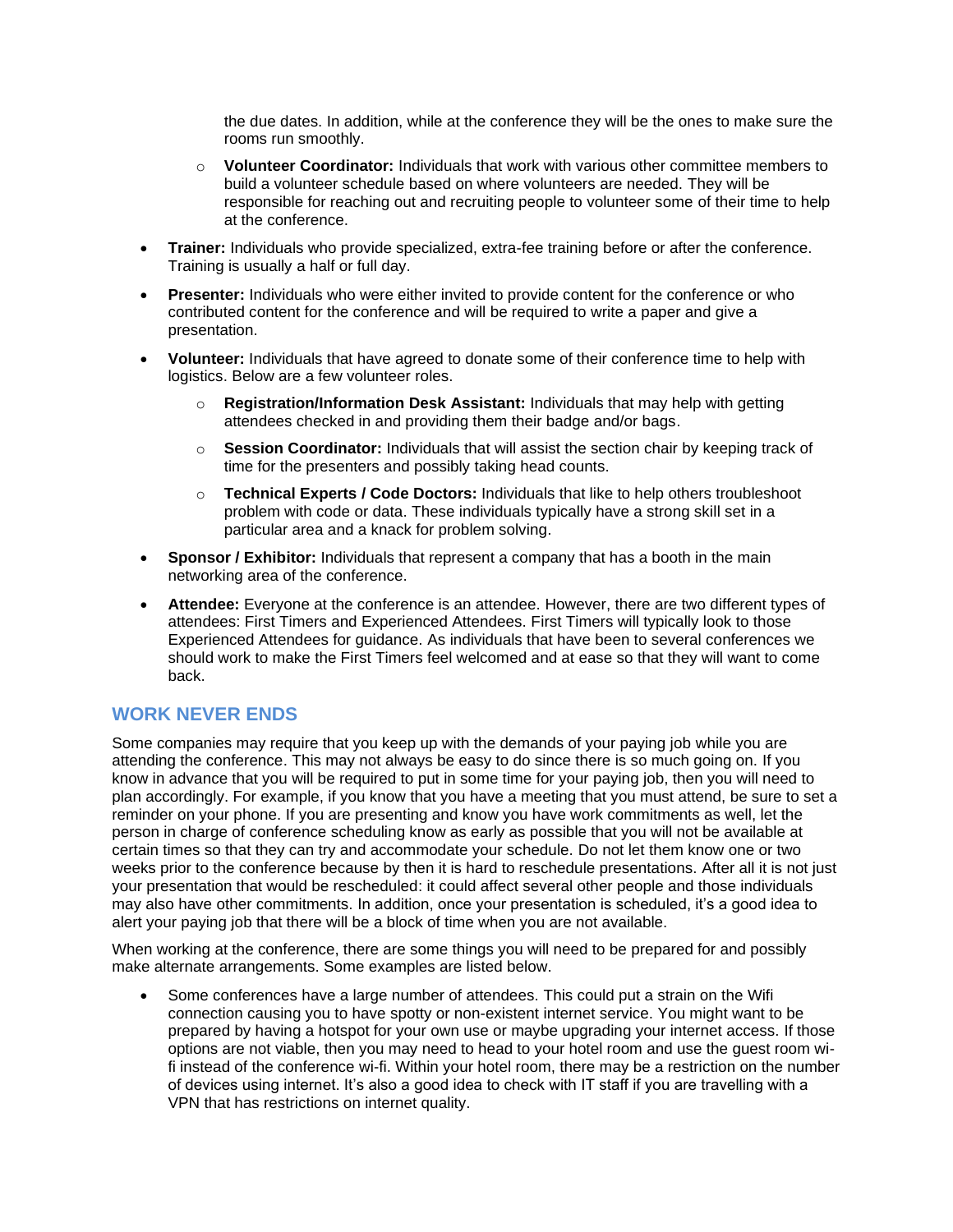- The conference areas tend to get noisy and it may not be feasible to take a call in some areas. Prior to your call scout out the area and see if there is a relatively quiet spot that you can take a call.
- If you are sharing a room with others, make sure they understand when you need to use the room for business purposes.

#### **CONCLUSION**

Make your next conference the best you've ever attended! Careful pre-planning and research can help you, and your fellow conference attendees, find the perfect match in terms of which conference to attend, what choices you have for transportation, room and board, and cost saving opportunities. Learn to network before, during and after the conference to enhance your conference experience. We hope our tips will give you some great ideas to run with, and that you will share your own tips with other conference goers.

#### **REFERENCES**

Hall, Molly Mead. Posts [Molly's Tips: 5 Tips for Networking at a Conference.] Retrieved July 15, 2019 from<https://www.linkedin.com/pulse/mollys-tips-5-networking-conference-molly-meade-hall/>

Homes, Michelle. Pos"ts ["SAS Communities are aWEsome!!!] Retrieved July 15, 2019 from <https://www.linkedin.com/pulse/sas-communities-awesome-michelle-homes>

Lafler, Ryan Paul, Lafler, Kirk Paul, and Shipp, Charles Edwin. "Downloading, Configuring, and Using the Free SAS® University Edition Software." Proceedings of South Central SAS Users Group, 2016. [https://www.lexjansen.com/scsug/2016/Downloading-Configuring-and-Using-the-Free-SAS\\_\\_-University-](https://www.lexjansen.com/scsug/2016/Downloading-Configuring-and-Using-the-Free-SAS__-University-Edition-SCSUG-2016.pdf)[Edition-SCSUG-2016.pdf](https://www.lexjansen.com/scsug/2016/Downloading-Configuring-and-Using-the-Free-SAS__-University-Edition-SCSUG-2016.pdf)

Shankar, Charu. "SAS Learning Post" What makes a SAS User? Insight and Community: Josh Horstman. Retrieved July 15, 2019 from [https://blogs.sas.com/content/sastraining/2018/05/17/what-makes-sas-user](https://blogs.sas.com/content/sastraining/2018/05/17/what-makes-sas-user-insight-and-community/)[insight-and-community/](https://blogs.sas.com/content/sastraining/2018/05/17/what-makes-sas-user-insight-and-community/)

Shankar, Charu. "SAS Learning Post" What makes a SAS user? Order, logic and magic: Louise Hadden. Retrieved July 15, 2019 from [https://blogs.sas.com/content/sastraining/2018/05/01/what-makes-a-sas](https://blogs.sas.com/content/sastraining/2018/05/01/what-makes-a-sas-user-order-logic-and-magic-louise-hadden/)[user-order-logic-and-magic-louise-hadden/](https://blogs.sas.com/content/sastraining/2018/05/01/what-makes-a-sas-user-order-logic-and-magic-louise-hadden/)

Shankar, Charu. "SAS Learning Post" What makes a SAS user? SAS thinks like me: Dede Schreiber-Gregory. Retrieved July 15, 2019 from [https://blogs.sas.com/content/sastraining/2018/04/20/what-makes](https://blogs.sas.com/content/sastraining/2018/04/20/what-makes-a-sas-user-sas-thinks-like-me-dede-schreiber-gregory/)[a-sas-user-sas-thinks-like-me-dede-schreiber-gregory/](https://blogs.sas.com/content/sastraining/2018/04/20/what-makes-a-sas-user-sas-thinks-like-me-dede-schreiber-gregory/)

Shankar, Charu. "SAS Learning Post" What makes a SAS user? Introverts find their tribe: Richann Watson. Retrieved July 15, 2019 from [https://blogs.sas.com/content/sastraining/2018/04/20/what-makes](https://blogs.sas.com/content/sastraining/2018/04/20/what-makes-a-sas-user-introverts-find-their-tribe-richann-watson/)[a-sas-user-introverts-find-their-tribe-richann-watson/](https://blogs.sas.com/content/sastraining/2018/04/20/what-makes-a-sas-user-introverts-find-their-tribe-richann-watson/)

Soule, Alli. "SAS Users" Nine #SocialMedia Speaker Tips to Use Before, During and After Events. Retrieved July 15, 2019 from [https://blogs.sas.com/content/sgf/2019/06/28/nine-socialmedia-speaker](https://blogs.sas.com/content/sgf/2019/06/28/nine-socialmedia-speaker-tips-to-use-before-during-and-after-events/)[tips-to-use-before-during-and-after-events/](https://blogs.sas.com/content/sgf/2019/06/28/nine-socialmedia-speaker-tips-to-use-before-during-and-after-events/)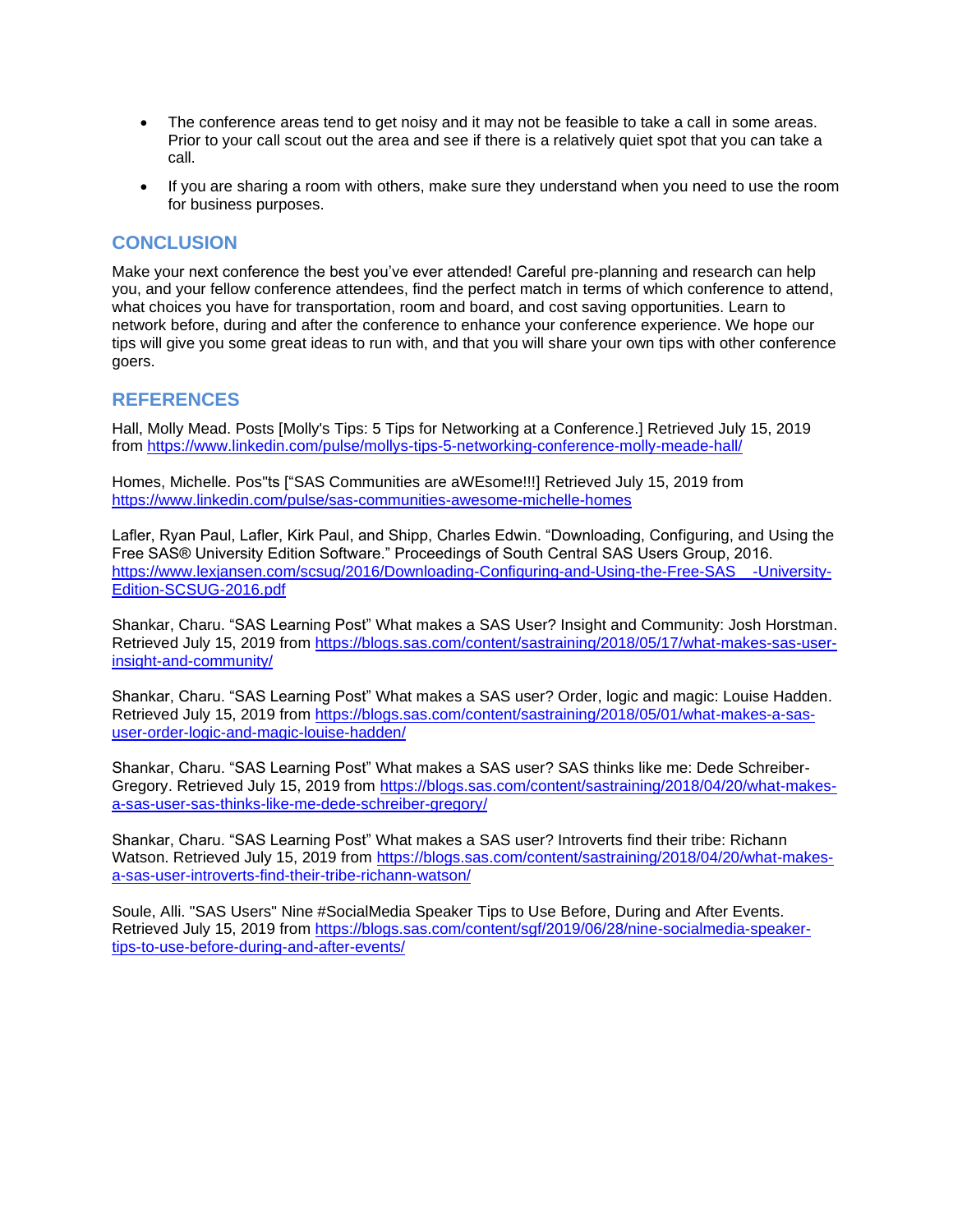## **ACKNOWLEDGEMENTS**

A heartfelt thank you to our "conference family", who have shared both code and adventures with us at many conferences and greatly enriched our lives.

## **CONTACT INFORMATION**

Your comments and questions are valued and encouraged. Contact the author at

Richann Watson DataRich Consulting [richann.watson@datarichconsulting.com](mailto:richann.watson@datarichconsulting.com) Louise Hadden Abt Associates, Inc. [louise\\_hadden@abtassoc.com](mailto:louise_hadden@abtassoc.com)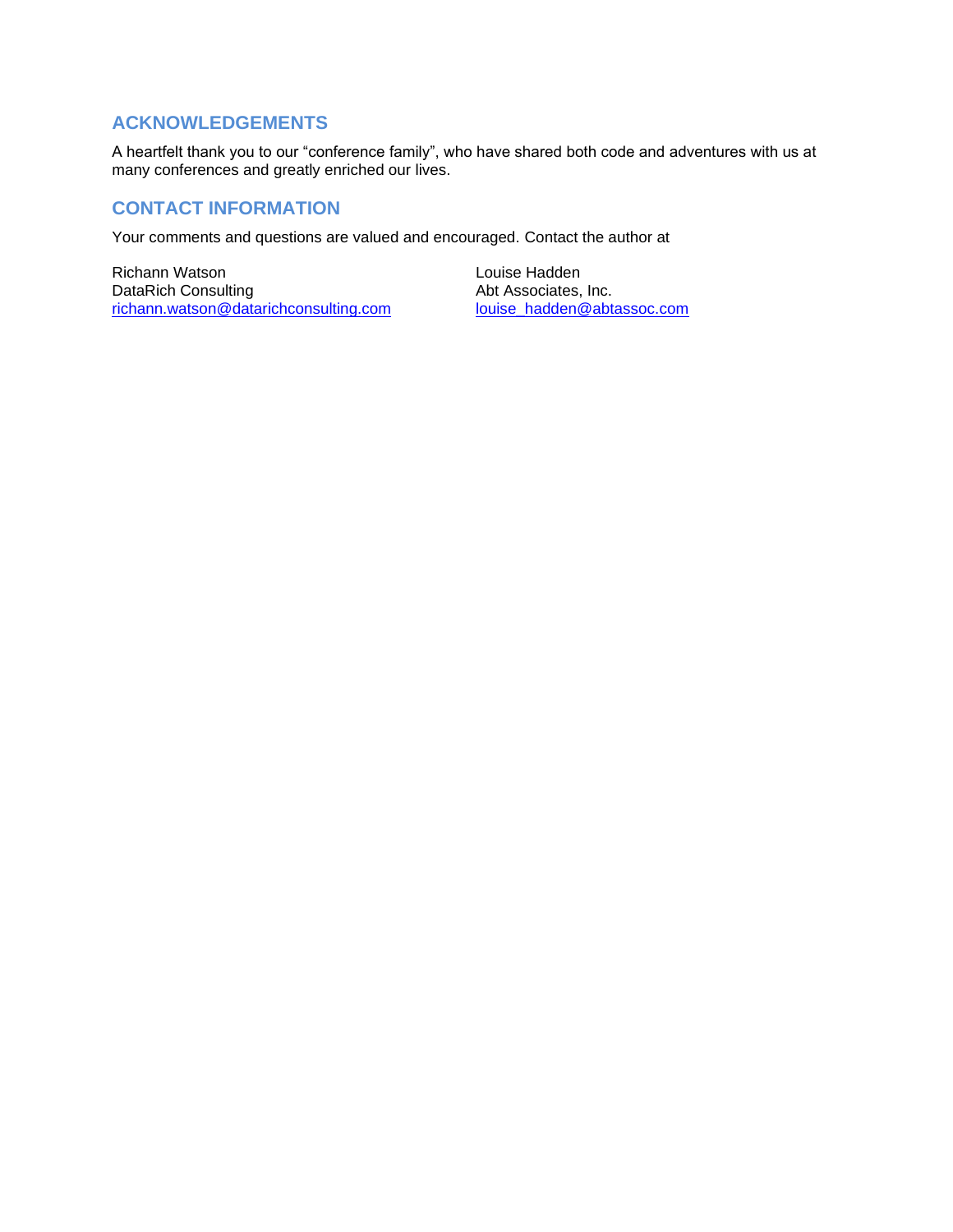## **APPENDIX 1: CONFERENCE PLANNING CHECKLIST**

## **Travel and Room Arrangements**

- ☐ Determine mode of transportation (e.g., driving, flying, train) and book early if necessary.
- $\Box$  For mode of transportation other than driving, book transportation to / from transportation depot (e.g., from airport or train station).
- ☐ Obtain all necessary documents for travel.
	- ☐ Driver's License (REALID)
	- ☐ Passport
	- ☐ Visa
	- □ Formal invitation letter
- □ Book room at conference hotel or place nearby.

# **Things to Pack**

- $\Box$  Electrical equipment (e.g., power strip, extension cord, multi-prong adapter, USB hub, charging cables, nightlight)
- ☐ Laptop and accessories
- ☐ First-aid kit
- ☐ Medication (OTC and prescription)
- □ Stain remover
- ☐ Food/snacks
- □ Athletic / swim wear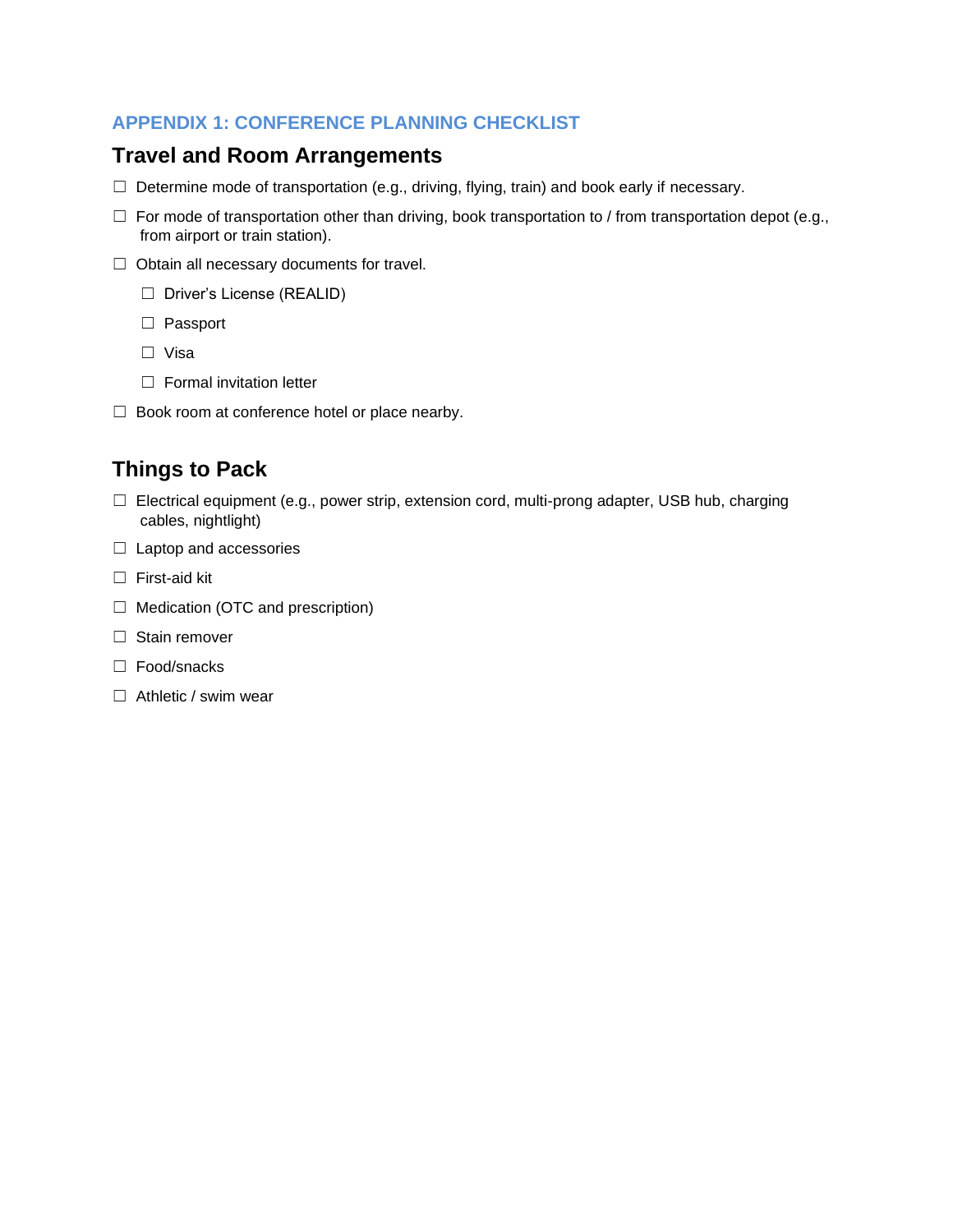## **APPENDIX 2: SECTION CHAIR / PRESENTER COORDINATOR RESPONSIBILITIES**

- $\Box$  Be familiar with the conference website and submission system so that you can answer any questions that the author(s) may have
- $\Box$  Be familiar with all documents and know all important dates
- $\Box$  Communicate with author(s)
	- Inform them of the expectations (i.e., adhere to paper/presentation guidelines)
	- Inform of the registration requirements
	- Upload material according to the deadlines
	- Inform them of any presenter meeting or other 'housekeeping items' that may arise

☐ Keep Academic Chair or Conference Chair informed of all pertinent information

- Papers / presentations that have not been uploaded by the expected deadlines
- Lack of communication from author(s)
- Special requests from author(s)
	- $\circ$  Use of personal laptop is not recommended and requires permission from the chair because may not have correct connectors nor compatible with the projector
	- o Not available at specific times due to work commitment
	- $\circ$  Live demonstrations are not recommended due to fact that internet connections vary from conference to conference and VPNs may not be accessible
- $\Box$  Ensure consistency of documents with the templates and/or guidelines
- $\Box$  Ensure consistency across the documents submitted (i.e., paper number, title and authors match)
- $\Box$  Ensure the paper has the correct conference and year in the title section
- $\Box$  Ensure the presentation slides are available in the system. If they are not available in the system follow-up with the presenter(s) to confirm that they will bring the presentation on a thumb drive and that they will be available prior to their presentation to get it loaded onto the conference laptop
- ☐ Interact with other conference committee members to ensure a smooth-running conference
- $\Box$  Coordinate with section co-chair(s) to ensure that at least one section chair is always in the room
- ☐ Attend the Presenter, Section Chair, Volunteer meeting at the start of the conference \*
- $\Box$  Know who the AV people are and how to contact them
- $\Box$  Introduce the speaker(s) \*\*
- $\Box$  Keep head counts make sure the room does not go beyond capacity \*1
- □ Keep time \*!
	- Know the length of the presentation
	- Ensure the presenter adheres to the allotted time
	- At end of allotted notify presenter and attendees that questions need to be taken outside of room
- $\Box$  Judge for best paper/presentation \*!
- $\Box$  Ensure doors do not slam  $*$
- $\Box$  Thank your presenter(s) and volunteer(s) for helping to improve the conference experience for all attendees
- $\Box$  Return all documents and equipment to Academic Chair or delegate at the end of the conference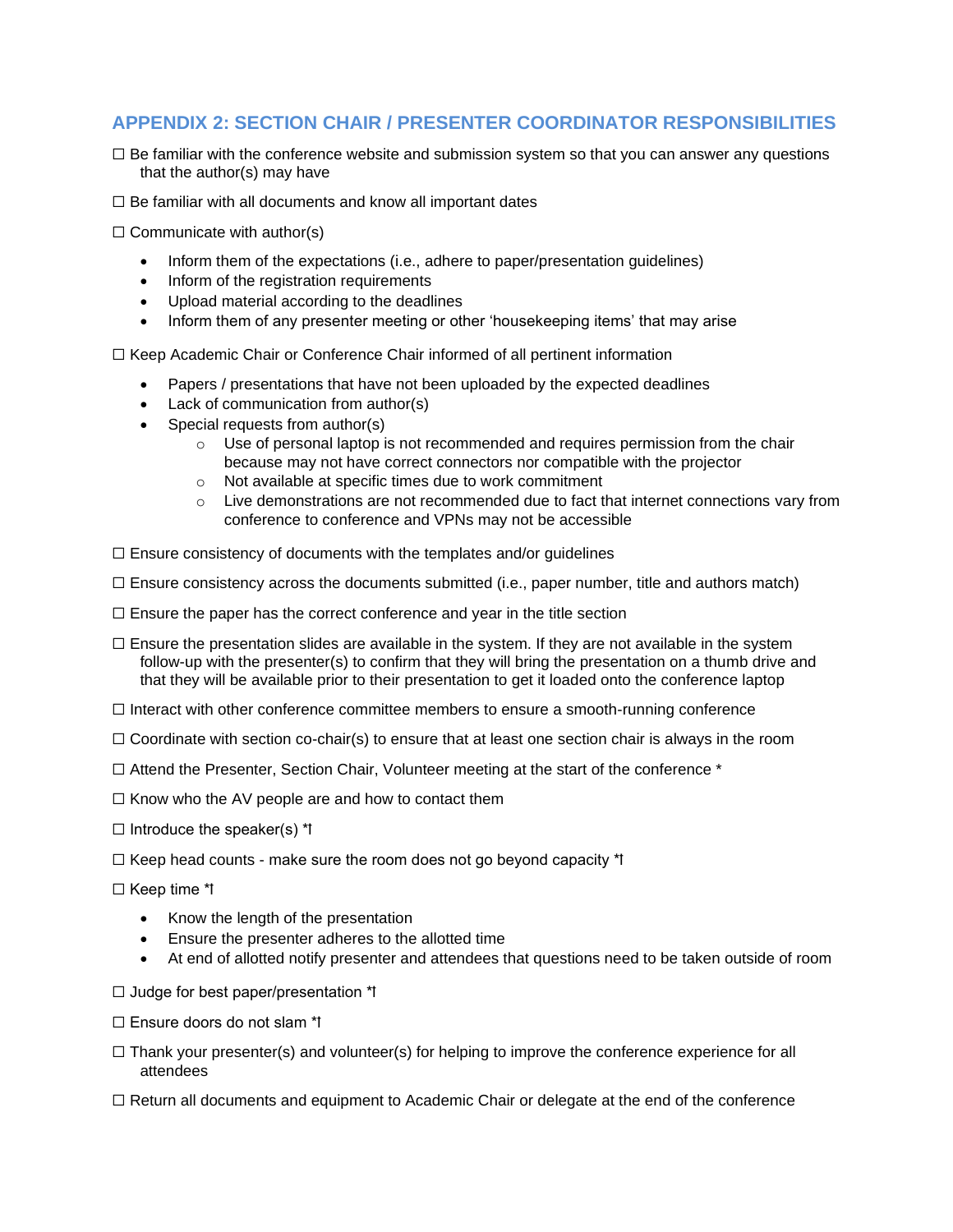☐ Attend closing session to present the Best Paper winner for the section \*

 $\Box$  Be sure to network and have fun!

\* Duties that can be delegated to a volunteer if one is assigned

ꝉ Some conferences will have other individuals taking care of these responsibilities

Note that the list of responsibilities is not an exhaustive list nor is everything required by every conference. The expectations of this role will vary by conference, region and year.

Both authors have been in this role at SAS Global Forum, PharmaSUG, regional SAS User Group conferences and local SAS User Group events.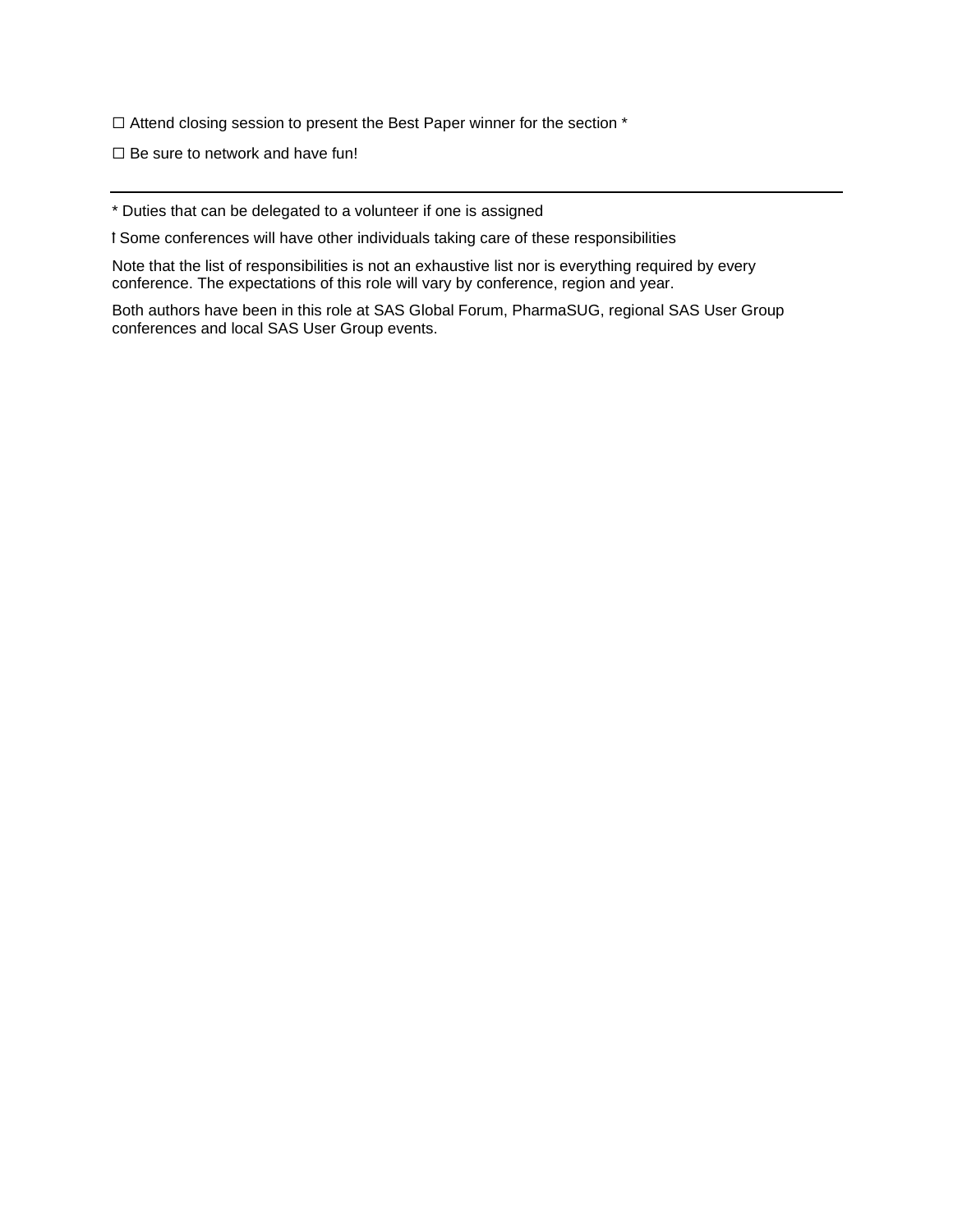## **APPENDIX 3: PRESENTER EXPECTATIONS**

☐ Submit idea to submission system before close of call for papers

- $\Box$  Include a draft or a detailed outline during submission
- □ Complete all information on profile and use proper casing
	- Name
	- Affiliation
	- **Biography**

Note this information will show up on the website and mobile app as it is entered.

- $\Box$  Ensure proper casing of title in submission system. The title will appear on the website and mobile app as it is entered.
- $\Box$  Read ALL e-mails in their entirety that from the Academic/Conference chair or from the section chair/presenter coordinator

 $\Box$  Be familiar with the conference website because it contains important information

- Important dates
- Paper, presentation and e-poster templates
- Submission guidelines
- How to documents

 $\Box$  Adhere to the timelines (i.e., refer to the important dates)

 $\Box$  Use templates or adhere to the submission quidelines when preparing paper, presentation and/or eposter

- Margin
- Title and author(s) information
- Page numbers
- Font size
- Biography on the first slide if it is required
- $\Box$  Complete the copyright grant form or permission to publish form by the due date and it should be signed by all authors
- $\Box$  Ensure consistency across the documents submitted (i.e., paper number, title and authors match)
- $\Box$  Ensure the paper has the correct conference and year in the title section
- ☐ Attend the Presenter, Section Chair, Volunteer meeting at the start of the conference. If you are not able to attend notify your section chair and make plans to meet up with them at another time prior to your presentation. \*
- ☐ If a first-time presenter or would like help preparing, reach out to the Presenter Coaches early \*

 $\Box$  Keep Academic Chair or Conference Chair informed of all pertinent information

- Use of personal laptop is not recommended and requires permission from the chair because may not have correct connectors nor compatible with the projector. If personal laptop is needed, then be sure to test out the connections and compatibility once on site.
- Not available at specific times due to work commitment
- Live demonstrations are not recommended due to fact that internet connections vary from conference to conference and VPNs may not be accessible